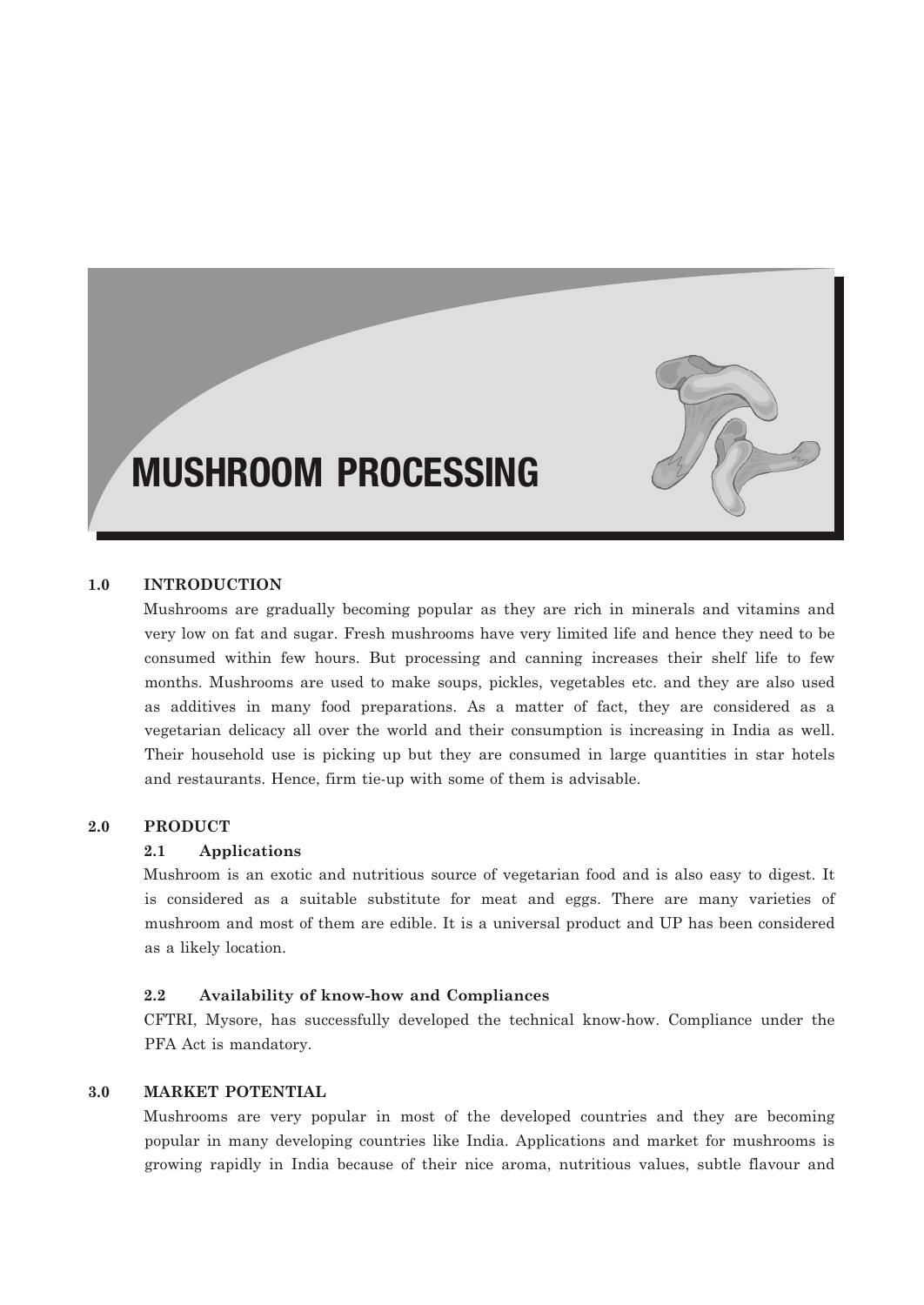special taste. Many exotic food preparations like soup, vegetables, pickles etc. are made from them. They are also used for garnishing, to prepare many varieties of gravy and for stuffing several food preparations. But they are still considered as up-market product and their consumption is limited to urban and semi urban areas. Fresh mushrooms have very limited shelf life but processed and canned mushrooms have fairly long shelf life and can be sold even at far off places. Star hotels, exclusive restaurants, certain caterers are the bulk consumers and a firm tie-up for regular supply with some of them is advisable. The product can be sold even through departmental stores, super markets etc.

#### **4.0 MANUFACTURING PROCESS**

Fresh mushrooms are washed in cold water and then blanched in boiling water for around 3- 4 minutes. Then they are dehydrated in drier and packed. It is advisable to pre-treat fresh mushrooms in a solution containing brine to prevent discolouration. Packing is very critical as formation of moisture contaminates mushrooms very quickly. Hence plain cans and brine of 2% salt and 0.2% citric acid are used for packing. The cans are exhausted at  $19^{\circ}$  C for 7-8 minutes, sealed and processed under pressure for around half an hour. Yield of final product depends up on the quality of dryer, manufacturing process employed, moisture content in fresh mushrooms and moisture required in the final product. Hence, average yield is taken at 25%.

# **5.0 CAPITAL INPUTS**

#### **5.1 Land and Building**

Land measuring around 200 sq.mtrs. with built-up area of about 100 sq.mtrs. is adequate. Land may cost Rs. 60,000/- whereas cost of construction could be Rs. 2.50 lacs.

#### **5.2 Machinery**

A thorough market survey would help to arrive at the proposed processing capacity. Assuming daily capacity of 1 ton or annual capacity of 300 tonnes considering 300 working days would require following machines:

| Item                                                 | Qty.           | Price (Rs.) |
|------------------------------------------------------|----------------|-------------|
| <b>Baby Boiler</b>                                   |                | 60,000      |
| Tray-type Dehydrator                                 | 1              | 70,000      |
| Can Seamer                                           | 1              | 20,000      |
| Can Reforming with Rubber Rollers, Hand Flanger etc. | 1              | 25,000      |
| Exhaust Box with electric Motor                      | 1              | 15,000      |
| Steam Jacketted Kettle                               | 1              | 30,000      |
| Weighing Scales                                      | $\mathfrak{D}$ | 5,000       |
| Laboratory Equipments                                |                | 25,000      |
|                                                      | Total          | 2,50,000    |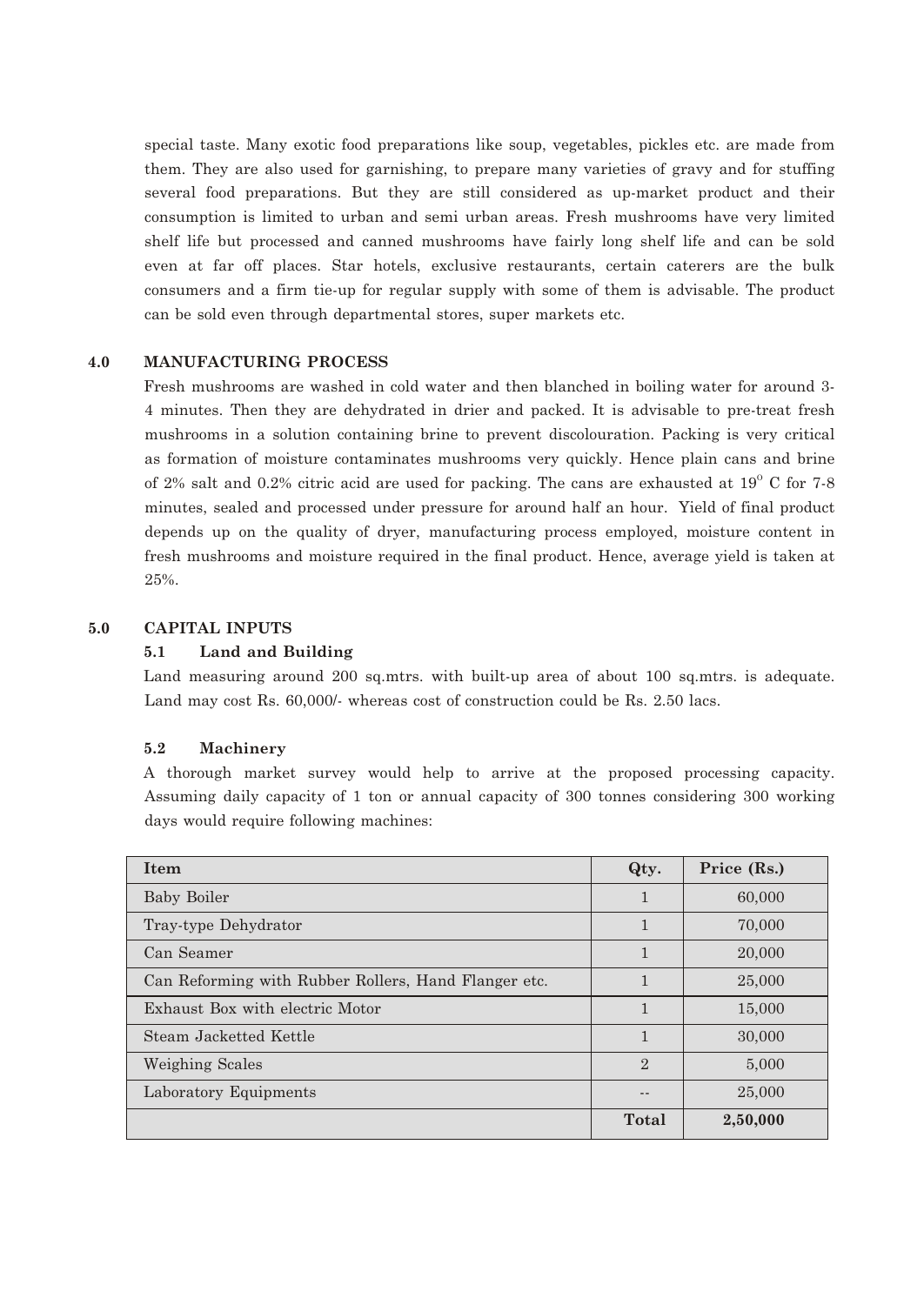## **5.3 Miscellaneous Assets**

Some other support assets like furniture and fixtures, storage racks, packing tables, SS utensils etc. shall be required for which a provision of Rs. 40,000/- is made.

## **5.4 Utilities**

The power requirement will be 30 HP and everyday water requirement shall be 1000 ltrs.

#### **5.5 Raw and Packing Materials**

The most crucial raw material will be good quality fresh mushrooms. Shelf life of fresh mushrooms is few hours and hence the location has to be very close to the cultivation area. Prior arrangements with some cultivators for regular supply must be made. Future planning may include mushroom cultivation for captive consumption. Salt and citric acid will be required in small quantities. Cans of appropriate size, lables and corrugated boxes would form packing materials.

#### **6.0 MANPOWER REQUIREMENTS**

| <b>Particulars</b> | Nos.           | Monthly<br>Salary (Rs.) | <b>Total Monthly</b><br>Salary (Rs.) |
|--------------------|----------------|-------------------------|--------------------------------------|
| Skilled Workers    | $\overline{2}$ | 2,250                   | 4,500                                |
| Helpers            | $\overline{4}$ | 1,250                   | 5,000                                |
| Salesman           |                | 2,500                   | 2,500                                |
|                    |                | <b>Total</b>            | 12,000                               |

#### **7.0 TENTATIVE IMPLEMENTATION SCHEDULE**

| Activity                                      | Period (in months) |
|-----------------------------------------------|--------------------|
| Application and sanction of loan              |                    |
| Site selection and commencement of civil work |                    |
| Completion of civil work and placement of     |                    |
| orders for machinery                          |                    |
| Erection, installation and trial runs         |                    |

## **8.0 DETAILS OF THE PROPOSED PROJECT**

## **8.1 Land and Building**

| <b>Particulars</b> | Area (Sq.Mtrs) | $Cost$ (Rs.) |
|--------------------|----------------|--------------|
| Land               | 200            | 60,000       |
| Building           | 100            | 2,50,000     |
|                    | <b>Total</b>   | 3,10,000     |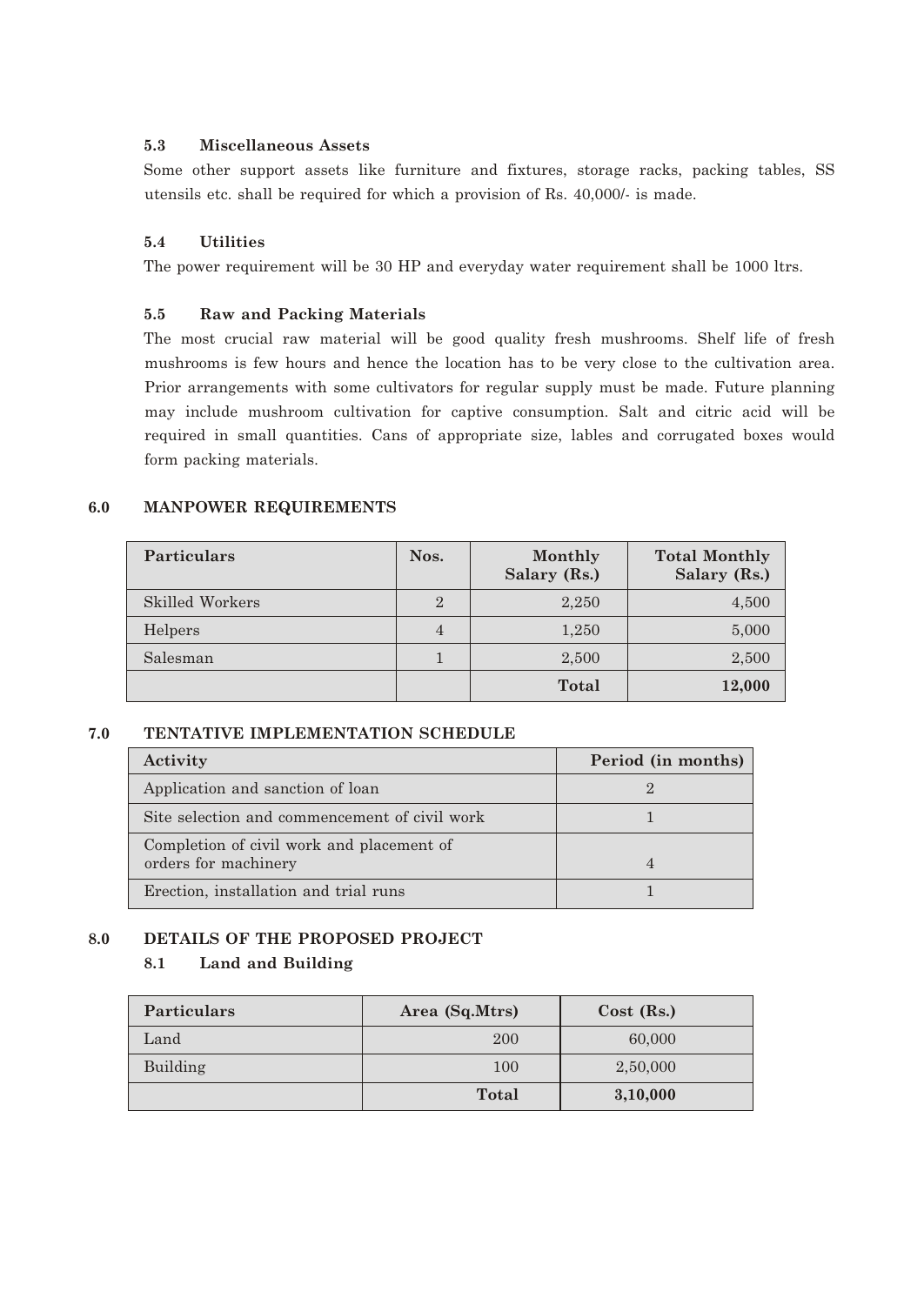# **8.2 Machinery**

Machinery worth Rs. 2.50 lacs shall be required as discussed earlier.

# **8.3 Miscellaneous Assets**

A provision of Rs. 40,000/- is adequate under this head as explained earlier.

# **8.4 Preliminary & Pre-operative Expenses**

A provision of Rs. 60,000/- is made towards pre-production expenses like market assessment, registration, establishment and administrative charges, intereast during implementation, trial runs, etc.

# **8.5 Working Capital Requirements**

As against the processing capacity of 300 tonnes, the plant is expected to run at 60% in the first year which would call for following working funds:

|                           |         |               |       |       | (Rs. in lacs)    |
|---------------------------|---------|---------------|-------|-------|------------------|
| Particulars               | Period  | <b>Margin</b> | Total | Bank  | <b>Promoters</b> |
| Stock of Packing Material | 1 Month | 30%           | 0.65  | 0.45  | 0.20             |
| Stock of Finished Goods   | 1 Month | 25%           | 1.50  | 1.15  | 0.35             |
| Receivables               | 1 Month | 25%           | 2.05  | 1.50  | 0.55             |
| Other Expenses            | 1 Month | 100%          | 0.30  | $- -$ | 0.30             |
|                           |         | Total         | 4.50  | 3.10  | 1.40             |

| 8.6 | Cost of the Project & Means of Financing                          | (Rs. in lacs) |
|-----|-------------------------------------------------------------------|---------------|
|     | Item                                                              | Amount        |
|     | Land and Building                                                 | 3.10          |
|     | Machinery                                                         | 2.50          |
|     | Miscellaneous Assets                                              | 0.40          |
|     | P&P Expenses                                                      | 0.60          |
|     | Contingencies $@10\%$ on Land and<br>Building & Plant & Machinery | 0.55          |
|     | Working Capital Margin                                            | 1.40          |
|     | Total                                                             | 8.55          |
|     | <b>Means of Finance</b>                                           |               |
|     | Promoters' Contribution                                           | 2.55          |
|     | Term Loan from Bank/FI                                            | 6.00          |
|     | Total                                                             | 8.55          |
|     | Debt Equity Ratio                                                 | 2.33:1        |
|     | Promoters' Contribution                                           | 30%           |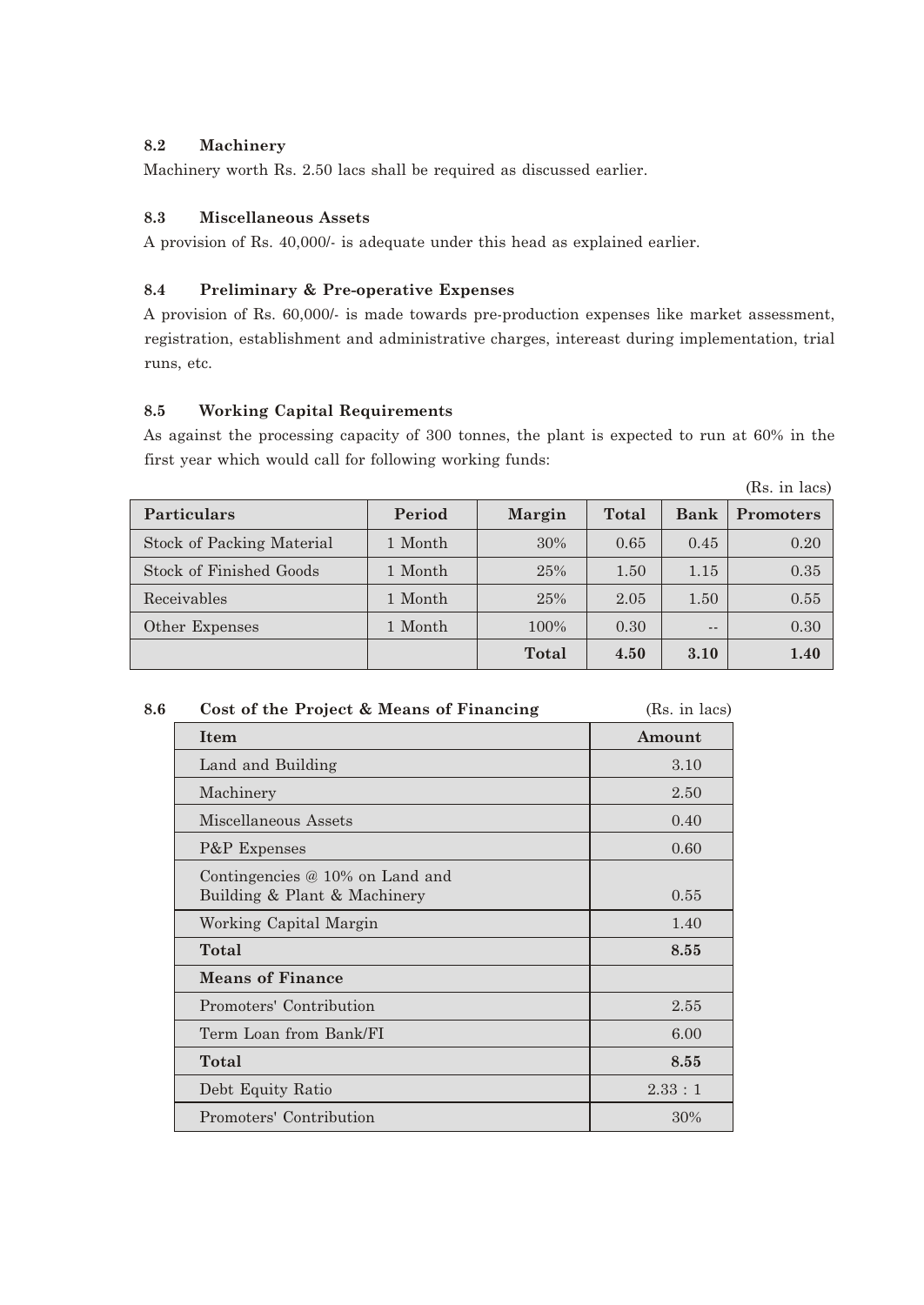Financial assistance in the form of grant is available from the Ministry of Food Processing Industries, Govt. of India, towards expenditure on technical civil works and plant and machinery for eligible projects subject to certain terms and conditions.

# **9.0 PROFITABILITY CALCULATIONS**

# **9.1 Production Capacity & Build-up**

As against the rated processing capacity of 300 tonnes, capacity utilisation in the first year is assumed to be 60% and thereafter 75%.

# **9.2 Sales Revenue at 100%**

|                  |                  |                    | (Rs. in lacs)      |
|------------------|------------------|--------------------|--------------------|
| Product          | Qty.<br>(Tonnes) | Price/Ton<br>(Rs.) | <b>Sales Value</b> |
| Tinned Mushrooms | 75               | 55,000             | 41.25              |

# **9.3 Raw and Packing Materials Required at 100%**

|                        |                  |                    | (Rs. in lacs) |
|------------------------|------------------|--------------------|---------------|
| Product                | Qty.<br>(Tonnes) | Price/Ton<br>(Rs.) | Value         |
| <b>Fresh Mushrooms</b> | 150              | 12,000             | 18.00         |
| Salt, Citric Acid etc. | --               | --                 | 0.60          |
| Cans                   | 1,76,500         | $Rs.3/T$ in        | 5.30          |
| Cartons, Labels etc.   | $- -$            | $- -$              | 2.50          |
|                        |                  | <b>Total</b>       | 26.40         |

# **9.4 Utilities**

Expenditure on utilities at 100% activity level would be Rs.80,000/-.

# **9.5 Selling Expenses**

It is advisable to enter into long term supply arrangements in bulk. This would reduce packing expenses considerably apart from savings in the commission to be paid to retailers. Hence, average selling expenses are considered to be 7.5% of total sales.

# **9.6 Interest**

Interest on term loan of Rs 6.00 lacs is computed @ 12% per assuming repayment in  $3\frac{1}{2}$ years including a moratorium period of 6 months whereas it is computed @ 14% per annum on working capital loan from bank.

# **9.7 Depreciation**

It is calculated on WDV basis @ 10% on building and 20% on machinery and miscellaneous assets.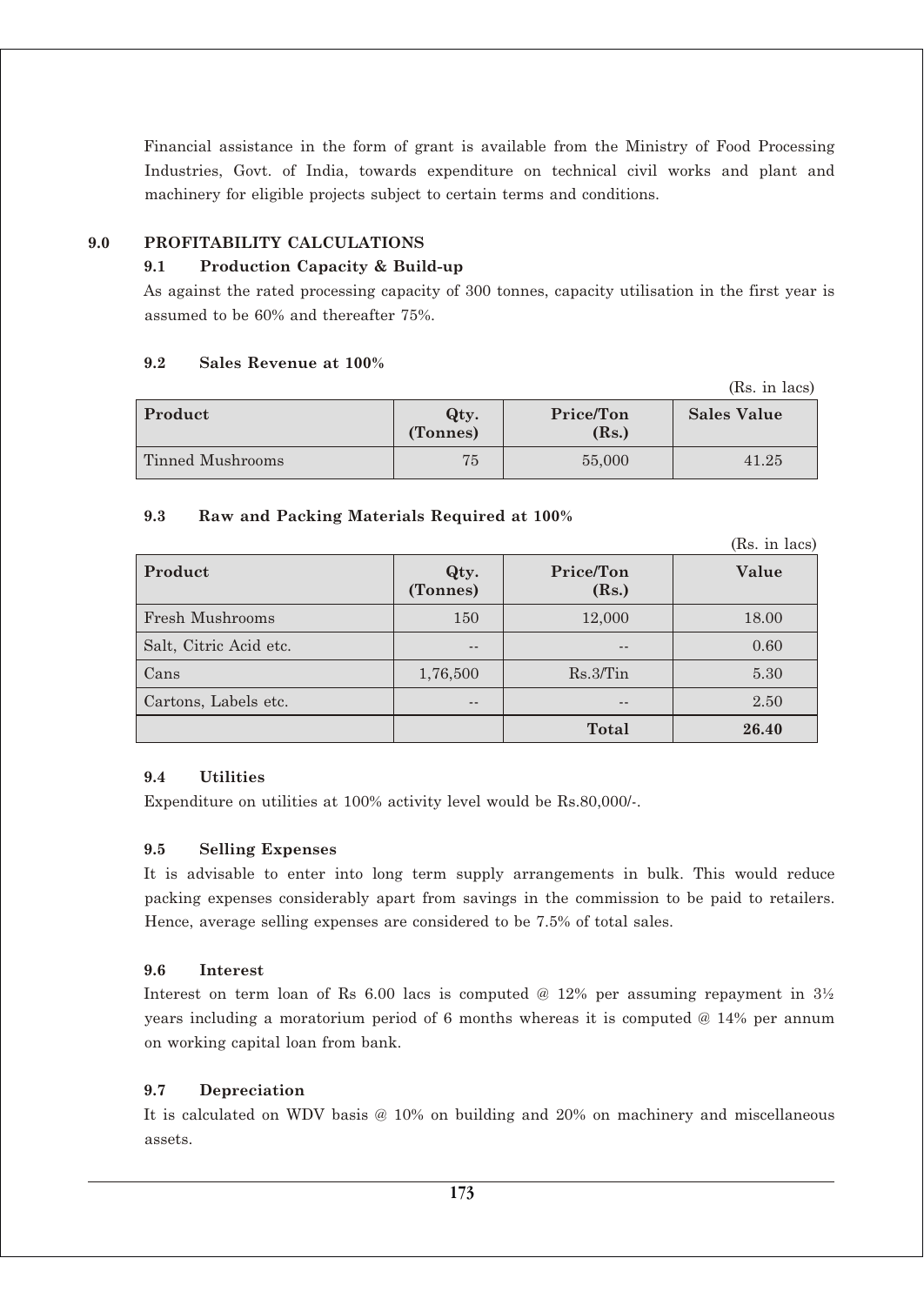# **10.0 PROJECTED PROFITABILITY**

|              |                                       |                    | (Rs. in lacs) |
|--------------|---------------------------------------|--------------------|---------------|
| No.          | <b>Particulars</b>                    | 1st Year           | 2nd Year      |
| $\mathbf{A}$ | <b>Installed Capacity</b>             | --- 150 Tonnes --- |               |
|              | Capacity Utilisation                  | 60%                | 75%           |
|              | <b>Sales Realisation</b>              | 24.75              | 30.95         |
| B            | <b>Cost of Production</b>             |                    |               |
|              | Raw and Packing Materials             | 15.85              | 19.80         |
|              | <b>Utilities</b>                      | 0.48               | 0.60          |
|              | Salaries                              | 1.44               | 1.65          |
|              | Stores and Spares                     | 0.15               | 0.24          |
|              | Repairs & Maintenance                 | 0.18               | 0.36          |
|              | Selling Expenses $@ 7.5\%$            | 1.85               | 2.30          |
|              | Administrative Expenses               | 0.48               | 0.60          |
|              | <b>Total</b>                          | 20.43              | 25.55         |
| $\mathbf C$  | Profit before Interest & Depreciation | 4.32               | 5.40          |
|              | Interest on Term Loan                 | 0.61               | 0.40          |
|              | Interest on Working Capital           | 0.43               | 0.54          |
|              | Depreciation                          | 0.83               | 0.69          |
|              | Profit before Tax                     | 2.45               | 3.77          |
|              | Income-tax $@20\%$                    | 0.50               | 0.75          |
|              | Profit after Tax                      | 1.95               | 3.02          |
|              | Cash Accruals                         | 2.78               | 3.71          |
|              | Repayment of Term Loan                | 0.90               | 1.80          |

# **11.0 BREAK-EVEN ANALYSIS** (Rs. in lacs)

| $\bf No$ | Particulars                    |       | Amount |
|----------|--------------------------------|-------|--------|
| [A]      | <b>Sales</b>                   |       | 24.75  |
| [B]      | <b>Variable Costs</b>          |       |        |
|          | Raw and Packing Materials      | 15.85 |        |
|          | Utilities (70%)                | 0.35  |        |
|          | Salaries (70%)                 | 1.00  |        |
|          | Stores & Spares                | 0.15  |        |
|          | Selling Expenses (70%)         | 1.30  |        |
|          | Admn Expenses (50%)            | 0.24  |        |
|          | Interest on WC                 | 0.43  | 19.32  |
| [C]      | Contribution [A] - [B]         |       | 5.43   |
| [D]      | <b>Fixed Cost</b>              |       | 2.98   |
| [E]      | Break-Even Point $[D]$ + $[C]$ |       | 55%    |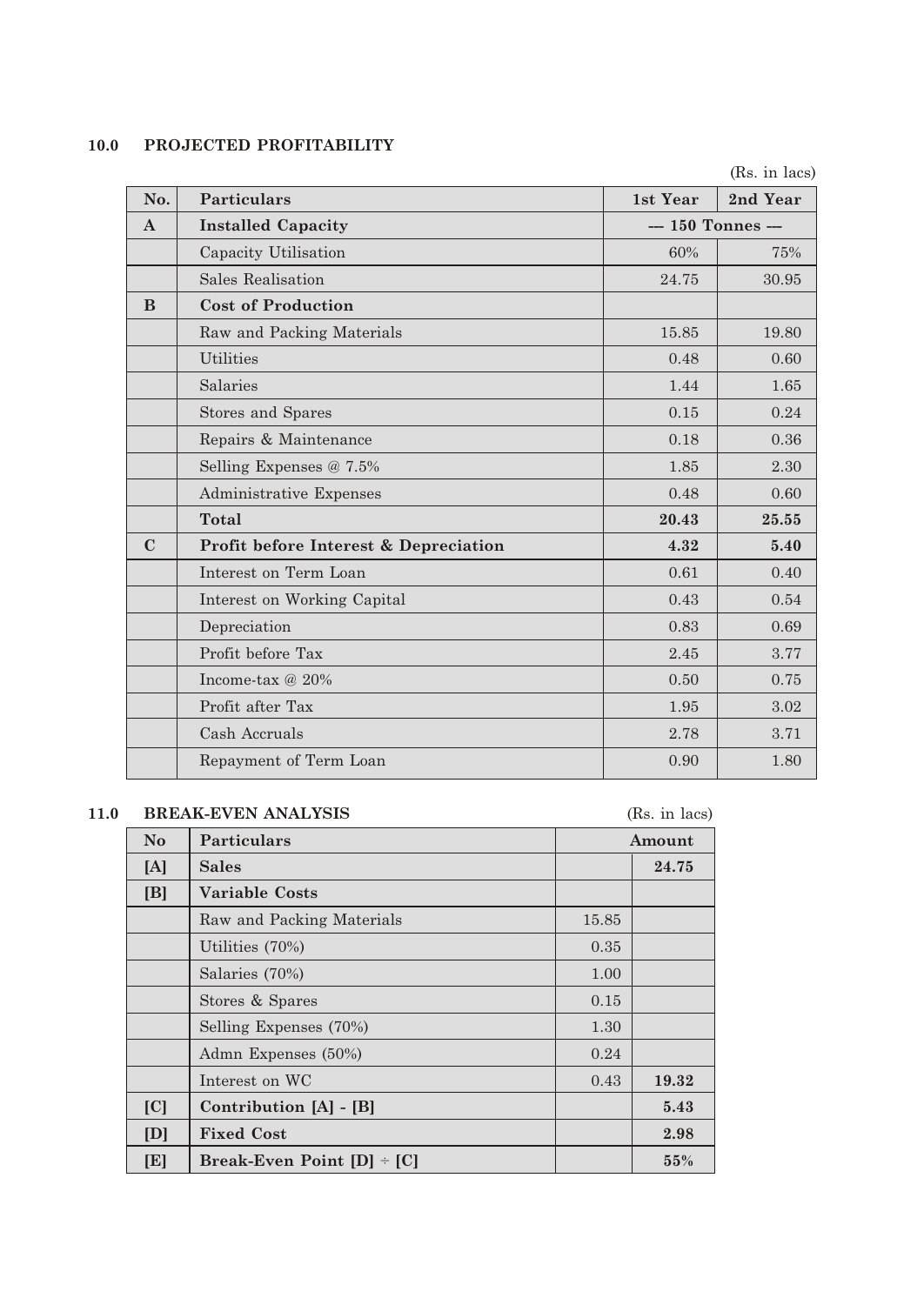# **12.0 [A] LEVERAGES**

## **Financial Leverage**

- $=$  EBIT/EBT  $= 3.49 \div 2.45$
- $= 1.42$

# **Operating Leverage**

= Contribution/EBT

 $= 5.43 \div 2.45$ 

 $= 2.22$ 

# **Degree of Total Leverage**

 $=$  FL/OL  $\,$  $= 1.42 \div 2.22$  $= 0.64$ 

## **[B] Debt Service Coverage Ratio (DSCR)**

|                     |        |        |        | (Rs. in lacs) |
|---------------------|--------|--------|--------|---------------|
| <b>Particulars</b>  | 1st Yr | 2nd Yr | 3rd Yr | 4th Yr        |
| Cash Accruals       | 2.78   | 3.71   | 4.02   | 4.31          |
| Interest on TL      | 0.61   | 0.40   | 0.14   | 0.06          |
| Total [A]           | 3.39   | 4.11   | 4.16   | 4.37          |
| Interest on TL      | 0.61   | 0.40   | 0.14   | 0.06          |
| Repayment of TL     | 1.00   | 2.00   | 2.00   | 2.00          |
| Total [B]           | 1.61   | 2.40   | 2.14   | 2.06          |
| DSCR $[A]$ + $[B]$  | 2.25   | 1.87   | 2.14   | 3.94          |
| <b>Average DSCR</b> |        |        |        |               |